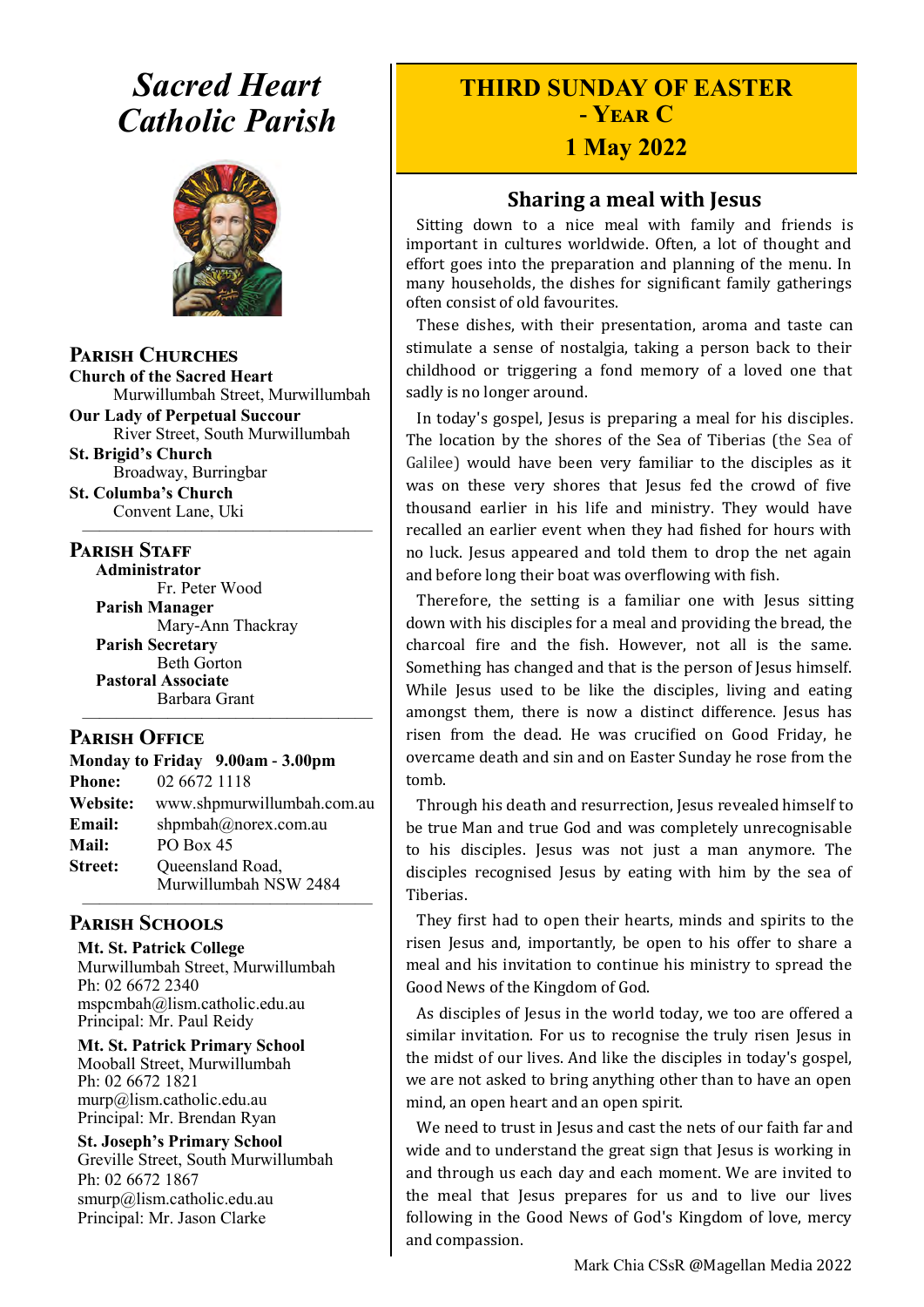# This week in the Parish

| Saturday 30  | 2:30 pm - Wedding - Sacred Heart Church<br>Monique Staunton & Thomas Rowley<br>6:00 pm - Vigil Mass                       |
|--------------|---------------------------------------------------------------------------------------------------------------------------|
| Sunday 1 May | THIRD SUNDAY OF EASTER<br>8:00 am - Mass<br>9:00 am - Parish Cuppa   Morning tea<br>10:00 am - Mass<br>11:15 am - Baptism |
| Monday 2     | 9:00am - Rosary & Prayers                                                                                                 |
| Tuesday 3    | 4:30 pm - Hour of Prayer<br>5:30 pm - Mass                                                                                |
| Wednesday 4  | 4:30 pm - Hour of Prayer<br>5:30 pm - Mass                                                                                |
| Thursday 5   | 8:15 am - Mass<br>10:30 am - Funeral prayers for Alan Wilson<br>5:30 pm - Pastoral Council Meeting                        |
| Friday 6     | 11:00 am - Exposition of the Blessed Sacrament<br>12 noon - Mass                                                          |
| Saturday 7   | 3:00 pm - Wedding - Sacred Heart Church<br>Glenn Wornes & Sian Woodward<br>6:00 pm - Vigil Mass                           |
| Sunday 8     | <b>FOURTH SUNDAY OF EASTER</b><br>8:00 am - Mass<br>10:00 am - Mass<br>12.00 pm - Baptism                                 |

# **Please Pray For:**

**Recently Deceased**: Bev Everson, Alan Wilson, Mark Stewart, Fr John Worthington

**Anniversaries:** Fr Pascal O'Halloran, Fr Eugene Harley, Eric Lever, Theresa Clothier

**Those Who Are Sick:** John Flanagan, Mark Hanna, Michael Twohill, Michael Egan, Deb Craig, Fr Anthony Lemon, James Wallace

# **Reading Roster | Year C**

**7/ 8 May | Fourth Sunday of Easter** 

- 6 pm Denise Banner 8 am - Maree Coley
- 10 am Ed Egan

#### *Readings for the next week:*

**FOURTH SUNDAY OF EASTER - Yr C** Acts 13:14, 43-52; Rev 7:9, 14-17; Jn 10:27-30

## **Acknowledgement of Country**

*We would like to acknowledge the Bundjalung people who are the Traditional Owners of this land on which we gather and pray today. We pay our respects to the Elders past, present and emerging, and extend that respect to other Aboriginal and Torres Strait Islander people past, present and emerging.* 

HOUR FOR PRIVATE PRAYER

Each Tuesday & Wednesday from 4:30 pm

## EXPOSITION OF THE BLESSED **SACRAMENT**

#### First Friday of each month

11 am - 11:50 am

#### **RECONCILIATION**

Saturday: 5.30 pm - 5.50 pm Sunday: 8.30 am - 8.50 am

#### **PASTORAL COUNCIL SURVEY…**

The Pastoral Council survey is due to be returned this Sunday 1 May. It's not too late to complete & hand in a form regarding Mass times.



# **Parish Cuppa**

Please join us for a Cuppa|Morning tea after 8am Mass this Sunday 1 May. Everyone welcome!

# **WEDDING:**



Please pray for God's blessing on *Monique Staunton & Thomas Rowley* who were married in the Sacred Heart Church this weekend.

# **BAPTISM**:

Please welcome **Pia Florence Pirlo** to our faith community.



**Rosary & Prayers** for God's Precious Infants and the Unborn Child - Monday 2 May - 9am - Sacred Heart Church.

Pregnancy Help Line: 1300 139 313

# **PENTECOST SUNDAY Parish** BIG **Morning Tea Sunday 5 June after 9am Mass** *(no 8am or 10am)* **Please bring a plate to share. All welcome!**

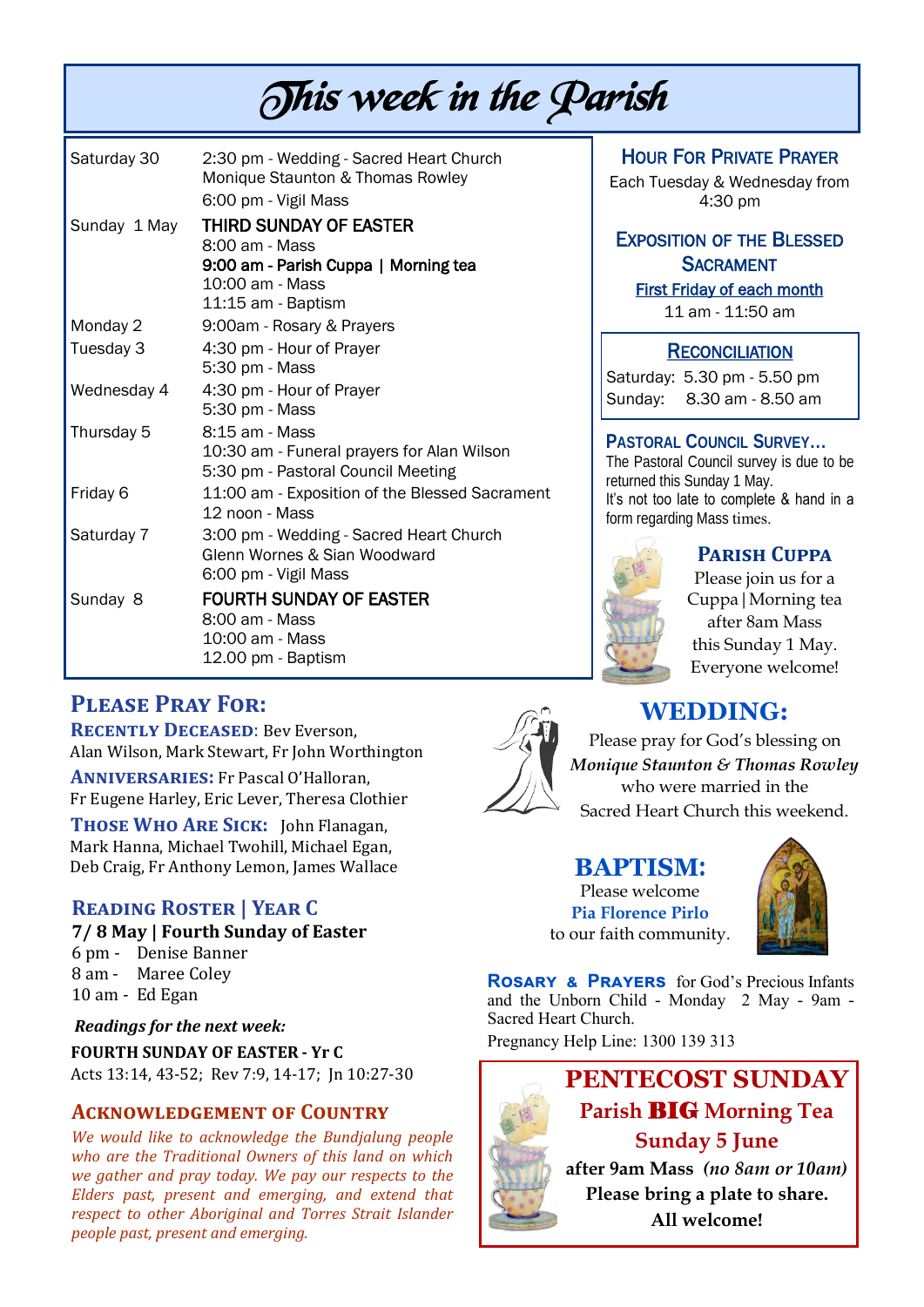# **Entrance Hymn By Your Kingly Power**

James P McAuley *Refrain: By your kingly power, O risen Lord, all that Adam lost is now restored: in your resurrection be adored.* 

- 1. Sing the joyful Easter cry, sound it to the souls in prison, shout our triumph to the sky: sing Christ risen, sing Christ risen.
- 2. Sing the joyful Easter cry, let all times and peoples listen, death has no more victory, sing Christ risen, sing Christ risen.
- 3. Death has lost and life has won; every newborn soul we christen now becomes the Father's son: sing Christ risen, sing Christ risen.

## **Communion Hymn**

# **OUR SUPPER INVITATION**

Kevin Bates

Take of my bread and eat, drink my new wine. Take of my life and live, branch of my vine. Let me befriend you now; eat take your fill. Don't be afraid to dream; love, has its will.

Take up your burden now walk 'til you find just what the journey means; walk while there's time.

Food for the journey will answer your need. Don't be afraid to dream; love, my love will lead.

Take of my bread and eat, drink my new wine. Be a sweet nourishment to good friends of mine.

Let me befriend you now; eat, take your fill. Share with your people, that love has its will.

Take of my bread and eat, drink my new wine Take of my life and live, branch of my vine.

#### **Reflection Hymn**

#### **The Summons**

Will you come and follow me if I but call your name? Will you go where you don't know and never be the same? Will you let my love be shown, will you let my name be known? Will you let my life be grown in you and you in me?

Will you leave yourself behind if I but call your name? Will you care for cruel and kind and never be the same? Will you risk the hostile stare, should your life attract or scare? Will you let me answer prayer in you and you in me?

## **Recessional Hymn**

# **Shout To The Lord**

Darlene Zschech

My Jesus, my Saviour Lord there is none like You All of my days I want to praise the wonders of Your mighty love.

My comfort, my shelter, tower of refuge and strength Let every breath, all that I am never cease to worship You.

Shout to the Lord all the Earth, let us sing Power and majesty, praise to the King Mountains bow down and the seas will roar At the sound of Your name.

I sing for joy at the work of Your hands Forever I'll love You, forever I'll stand Nothing compares to the promise I have in You

*(Used with permission: Word of Life International Licence No. 1466E)*



John Bell